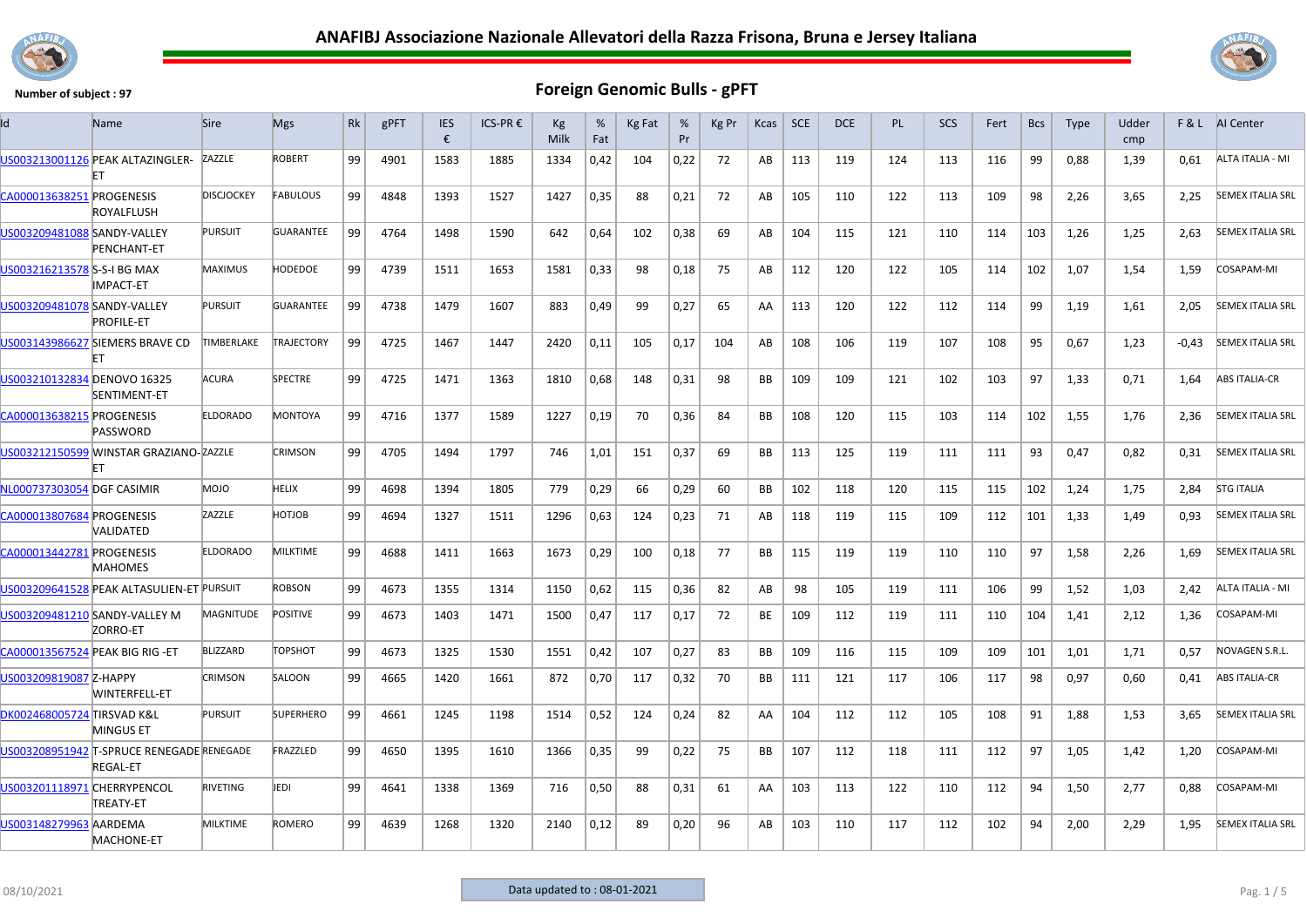



| ld                             | Name                                          | <b>Sire</b>     | <b>Mgs</b>       | Rk | gPFT | <b>IES</b><br>€ | ICS-PR € | Kg<br>Milk | %<br>Fat | Kg Fat | %<br>Pr | Kg Pr | Kcas | SCE | <b>DCE</b> | <b>PL</b> | SCS | Fert | <b>Bcs</b> | <b>Type</b> | Udder<br>cmp | F&L.    | <b>AI</b> Center        |
|--------------------------------|-----------------------------------------------|-----------------|------------------|----|------|-----------------|----------|------------|----------|--------|---------|-------|------|-----|------------|-----------|-----|------|------------|-------------|--------------|---------|-------------------------|
| CA000013712919 PROGENESIS      | <b>MONTEVERDI</b>                             | ZAZZLE          | <b>POSITIVE</b>  | 99 | 4638 | 1452            | 1614     | 1505       | 0,58     | 128    | 0,14    | 68    | AB   | 117 | 125        | 122       | 109 | 108  | 95         | 1,73        | 2,16         | 2,38    | <b>SEMEX ITALIA SRL</b> |
|                                | US003207410684 BADGER SSI BIG AL<br>NEWMAN-ET | <b>BIG AL</b>   | JODANDY          | 99 | 4635 | 1480            | 1558     | 898        | 0,64     | 113    | 0,16    | 49    | AB   | 104 | 109        | 129       | 115 | 111  | 103        | 1,18        | 2,37         | 0,88    | COSAPAM-MI              |
| CA000013098918 PROGENESIS      | STOXXINDEX CD                                 | PADAWAN         | <b>MORAY</b>     | 99 | 4631 | 1322            | 1621     | 1074       | 0,07     | 49     | 0,16    | 55    | AA   | 112 | 126        | 116       | 110 | 121  | 101        | 1,67        | 2,25         | 2,52    | <b>SEMEX ITALIA SRL</b> |
| US003142935459 OCD SHERPA-ET   |                                               | <b>PERSEUS</b>  | <b>SPRING</b>    | 99 | 4630 | 1315            | 1518     | 1271       | 0,19     | 73     | 0,25    | 75    | AB   | 104 | 114        | 114       | 112 | 112  | 102        | 1,16        | 1,31         | 2,81    | <b>SEMEX ITALIA SRL</b> |
| US003206205708 S-S-I LEGACY    | <b>METHOD-ET</b>                              | LEGACY          | PINNACLE         | 99 | 4628 | 1332            | 1619     | 1792       | 0,16     | 92     | 0,18    | 85    | BB   | 107 | 115        | 118       | 111 | 108  | 99         | 0,69        | 1,42         | $-0,49$ | COSAPAM-MI              |
| <b>DE000361723698 GENDRY</b>   |                                               | GARIDO          | <b>SUPERHERO</b> | 99 | 4623 | 1277            | 1386     | 1678       | -0,03    | 62     | 0,15    | 77    | AA   | 104 | 113        | 114       | 111 | 109  | 104        | 1,47        | 1,98         | 5,18    | COSAPAM-MI              |
| CA000013638281 PROGENESIS      | MINTJULEP                                     | <b>ELDORADO</b> | <b>MILKTIME</b>  | 99 | 4620 | 1287            | 1461     | 1738       | 0,01     | 65     | 0,13    | 74    | BB   | 109 | 109        | 118       | 109 | 109  | 95         | 1,75        | 2,86         | 3,41    | <b>SEMEX ITALIA SRL</b> |
| CA000013735369 VELTHUIS        | <b>EXCITEMENT</b>                             | ZASBERILLA      | <b>MARIUS</b>    | 99 | 4616 | 1135            | 963      | 2338       | 0,45     | 141    | 0,27    | 112   | AB   | 105 | 106        | 108       | 101 | 100  | 89         | 1,67        | 2,20         | -0,46   | <b>SEMEX ITALIA SRL</b> |
| DE000361629044 MIRCO           |                                               | MICK            | RESERVE          | 99 | 4615 | 1350            | 1426     | 1338       | 0,31     | 89     | 0,22    | 71    | AB   | 103 | 118        | 117       | 105 | 113  | 104        | 1,67        | 2,20         | 3,13    | <b>ALPA ZOO-GENEFIX</b> |
| FR007253843259 PELLEGRINO      |                                               | <b>TOPNOTCH</b> | <b>ROUTER</b>    | 99 | 4603 | 1296            | 1490     | 1790       | 0,18     | 92     | 0,06    | 69    | AB   | 107 | 117        | 121       | 112 | 108  | 101        | 2,17        | 2,80         | 1,57    | NOVAGEN S.R.L.          |
|                                | US003207410344 MATCREST LEGACY<br>LAZER-ET    | LEGACY          | <b>SUPERHERO</b> | 99 | 4601 | 1375            | 1400     | 1545       | 0,65     | 136    | 0,24    | 81    | AB   | 105 | 111        | 119       | 109 | 107  | 98         | 0,82        | 1,01         | $-0,85$ | COSAPAM-MI              |
|                                | NL000688600952 3STAR OH RANGER<br>RED         | RUBELS-RED      | MR SALVATORE 99  |    | 4596 | 1410            | 1591     | 1193       | 0,52     | 103    | 0,21    | 63    | BB   | 105 | 110        | 124       | 113 | 111  | 94         | 1,69        | 1,47         | 1,28    | <b>SEMEX ITALIA SRL</b> |
| US003209343412 OCD LEGACY      | MASSEY-ET                                     | LEGACY          | <b>GUARANTEE</b> | 99 | 4593 | 1436            | 1669     | 601        | 0,65     | 102    | 0,25    | 50    | AB   | 103 | 113        | 128       | 118 | 113  | 100        | 0,38        | 1,66         | $-1,57$ | COSAPAM-MI              |
| US003204165457 DENOVO 16219    | ALADDIN-ET                                    | ACURA           | LOPEZ            | 99 | 4582 | 1423            | 1421     | 1260       | 0,74     | 135    | 0,33    | 81    | AB   | 114 | 121        | 118       | 102 | 108  | 96         | 0,55        | 1,07         | 0,63    | <b>ABS ITALIA-CR</b>    |
| US003147223494 PLAIN-KNOLL SI  | MAGNITUDE-ET                                  | <b>CASPER</b>   | LYLAS            | 99 | 4581 | 1307            | 1477     | 848        | 0,41     | 80     | 0,10    | 41    | BE   | 108 | 112        | 123       | 112 | 116  | 101        | 1,93        | 3,08         | 2,18    | COSAPAM-MI              |
| US003131224919 GENOSOURCE      | <b>JARVIS-ET</b>                              | <b>DECISIVE</b> | CHARL            | 99 | 4581 | 1328            | 1485     | 1871       | 0,28     | 103    | 0,20    | 86    | ВB   | 111 | 117        | 116       | 103 | 110  | 86         | 1,03        | 1,86         | 0,33    | TAG/DYNAMIC GEN         |
| <b>FR003511872727 POULIDOR</b> |                                               | <b>NEWSTAR</b>  | <b>BALDUR</b>    | 99 | 4580 | 1121            | 1280     | 1006       | 0,28     | 76     | 0,25    | 65    | AB   | 107 | 111        | 113       | 110 | 110  | 102        | 2,11        | 2,74         | 2,79    | NOVAGEN S.R.L.          |
| US003142332666 PINE-TREE       | <b>MERCEDES ET</b>                            | <b>MEDLEY</b>   | <b>PROFIT</b>    | 99 | 4575 | 1369            | 1534     | 1096       | 0,40     | 86     | 0,37    | 80    | BB   | 114 | 114        | 116       | 108 | 111  | 100        | 0,67        | 0,82         | 1,28    | ABS ITALIA-CR           |
|                                | US003202985608 AURORA RAGNAR-ET SOLUTION      |                 | <b>FLAGSHIP</b>  | 99 | 4567 | 1443            | 1608     | 1153       | 0,24     | 76     | 0,25    | 72    | BB   | 108 | 114        | 120       | 107 | 113  | 104        | 0,32        | 1,27         | 1,69    | COSAPAM-MI              |
| US003209641360 PEAK            | <b>PHENOMENON-ET</b>                          | <b>PURSUIT</b>  | <b>FABULOUS</b>  | 99 | 4561 | 1450            | 1462     | 1575       | 0,23     | 89     | 0,19    | 76    | AA   | 110 | 116        | 121       | 111 | 110  | 106        | 1,15        | 1,03         | 1,96    | NOVAGEN S.R.L           |
|                                | US003215425484 PEAK ALTAGAINES-ET ZAZZLE      |                 | <b>POSITIVE</b>  | 99 | 4554 | 1306            | 1402     | 1628       | 0,46     | 116    | 0,20    | 78    | BB   | 111 | 113        | 116       | 104 | 111  | 98         | 1,07        | 1,54         | -0,39   | ALTA ITALIA - MI        |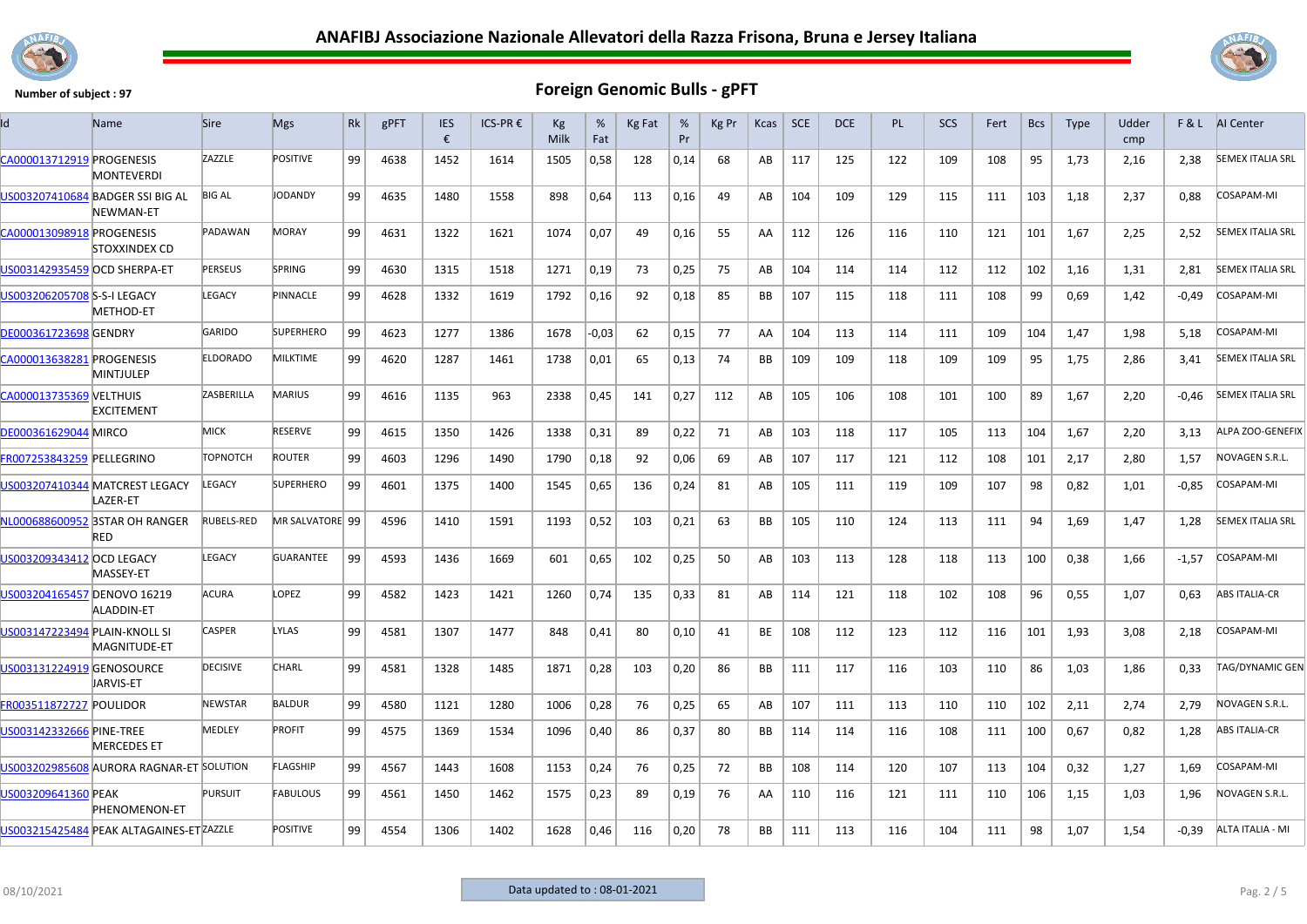



| ıd                                 | Name                                          | <b>Sire</b>       | <b>Mgs</b>       | Rk | gPFT | <b>IES</b><br>€ | ICS-PR€ | Кg<br>Milk | %<br>Fat | Kg Fat | %<br>Pr | Kg Pr | Kcas      | <b>SCE</b> | <b>DCE</b> | <b>PL</b> | <b>SCS</b> | Fert | <b>Bcs</b> | <b>Type</b> | Udder<br>cmp |         | <b>F&amp;L</b> AI Center |
|------------------------------------|-----------------------------------------------|-------------------|------------------|----|------|-----------------|---------|------------|----------|--------|---------|-------|-----------|------------|------------|-----------|------------|------|------------|-------------|--------------|---------|--------------------------|
| US003213001110 PEAK                | ALTAMAGNIFIQUE-ET                             | <b>MAESTRO</b>    | <b>POSITIVE</b>  | 99 | 4549 | 1384            | 1431    | 1236       | 0,59     | 112    | 0,27    | 72    | AB        | 112        | 120        | 119       | 106        | 111  | 102        | 1,41        | 1,46         | 0,92    | ALTA ITALIA - MI         |
| <b>DE001305983721 GENTO</b>        |                                               | GARIDO            | MR SALVATORE 99  |    | 4546 | 1238            | 1269    | 1523       | 0,32     | 101    | 0,16    | 72    | BE        | 104        | 110        | 116       | 107        | 110  | 99         | 1,75        | 1,98         | 2,00    | INTERMIZOO/GPLU          |
| US003212150609 MINSTAR             | ALTAREGULUS-ET                                | ZAZZLE            | <b>CRIMSON</b>   | 99 | 4543 | 1360            | 1587    | 585        | 0,97     | 140    | 0,36    | 63    | <b>BB</b> | 104        | 124        | 120       | 109        | 109  | 98         | 0,77        | 1,30         | $-0.68$ | ALTA ITALIA - MI         |
| CA000013483360 PROGENESIS          | <b>ROCKSOLID</b>                              | HOTJOB            | <b>ROBSON</b>    | 99 | 4541 | 1291            | 1405    | 1201       | 0,58     | 113    | 0,19    | 63    | AB        | 103        | 116        | 118       | 110        | 110  | 97         | 1,50        | 1,90         | 2.33    | <b>SEMEX ITALIA SRL</b>  |
| NL000840442662 DROUNER K&L         | CHASE                                         | <b>PURSUIT</b>    | <b>SUPERHERO</b> | 99 | 4537 | 1272            | 1168    | 1649       | 0,40     | 109    | 0,14    | 74    | AA        | 104        | 111        | 116       | 107        | 108  | 107        | 1,73        | 2,03         | 2,52    | <b>STG ITALIA</b>        |
| CA000013807727 PROGENESIS          | <b>WHATSOEVER</b>                             | <b>HIGHJUMP</b>   | <b>ACHIEVER</b>  | 99 | 4535 | 1224            | 1181    | 1216       | 0,77     | 137    | 0,36    | 84    | BE        | 109        | 117        | 112       | 101        | 107  | 94         | 1,39        | 1,14         | 0,34    | <b>SEMEX ITALIA SRL</b>  |
| US003206144957 BLUMENFELD          | <b>RENEGAD AHEAD-ET</b>                       | RENEGADE          | <b>MYLES</b>     | 99 | 4535 | 1306            | 1436    | 719        | 0,69     | 106    | 0,32    | 61    | <b>BB</b> | 100        | 113        | 118       | 110        | 112  | 101        | 1,44        | 1,57         | 1,75    | <b>COSAPAM-MI</b>        |
| US003206219199 LEANINGHOUSE        | TIJERAS -ET                                   | ARISTOCRAT        | <b>ELDORADO</b>  | 99 | 4531 | 1251            | 1431    | 1123       | 0,26     | 76     | 0,13    | 55    | AA        | 106        | 125        | 119       | 109        | 111  | 94         | 1,99        | 3,31         | 3,02    | <b>SEMEX ITALIA SRL</b>  |
| <b>BE000214267909 DELTA INDIAN</b> |                                               | HOTSPOT           | <b>FINDER</b>    | 99 | 4526 | 1125            | 1306    | 1129       | 0,22     | 71     | 0,27    | 72    | BB        | 104        | 111        | 112       | 107        | 111  | 90         | 2,07        | 2,50         | 2,34    | NOVAGEN S.R.L.           |
| US003208834954 KINGS-RANSOM        | <b>LEGCY DRIVE-ET</b>                         | LEGACY            | FREEBORN         | 99 | 4523 | 1330            | 1448    | 1516       | 0,44     | 112    | 0,12    | 67    | BB        | 108        | 109        | 119       | 108        | 113  | 99         | 0,73        | 1,77         | $-1,36$ | COSAPAM-MI               |
|                                    | US003206350171 OCD HOTJOB TALON-HOTJOB        |                   | <b>PINNACLE</b>  | 99 | 4520 | 1135            | 1174    | 1462       | 0,21     | 78     | 0,14    | 65    | AA.       | 103        | 112        | 116       | 110        | 107  | 99         | 2,34        | 3,23         | 3,64    | <b>COSAPAM-MI</b>        |
|                                    | US003212150603 WINSTAR GREYCUP- ZAZZLE        |                   | <b>CRIMSON</b>   | 99 | 4519 | 1413            | 1636    | 1200       | 0,61     | 123    | 0,27    | 74    | <b>BB</b> | 110        | 124        | 120       | 105        | 111  | 91         | 0,50        | 0,59         | $-0.07$ | <b>SEMEX ITALIA SRL</b>  |
|                                    | US003205704153 RMD-DOTTERER SSI<br>GAMEDAY-ET | <b>BIG AL</b>     | <b>BLOWTORCH</b> | 99 | 4518 | 1226            | 943     | 1596       | 0,58     | 133    | 0,14    | 72    | AA        | 99         | 96         | 119       | 106        | 105  | 98         | 1.60        | 1.97         | 1.15    | COSAPAM-MI               |
| US003205704083 S-S-I LEGACY MR     | LEXUS-ET                                      | LEGACY            | <b>SLAMDUNK</b>  | 99 | 4513 | 1325            | 1432    | 1827       | 0,28     | 106    | 0,16    | 83    | AB        | 105        | 108        | 118       | 113        | 107  | 97         | 0,33        | 0,69         | $-0,72$ | <b>COSAPAM-MI</b>        |
| IT020991477394                     | ZIAL INSEME ORSINI                            | <b>GIORDANO</b>   | OXFORD           | 99 | 4512 | 1382            | 1693    | 1349       | 0,45     | 105    | 0,18    | 68    | AB        | 112        | 122        | 118       | 116        | 112  | 97         | 0,03        | 0,66         | $-0,62$ | <b>NSEME</b>             |
| <b>FR004421704281 PERFECT</b>      |                                               | <b>HOTSPOT</b>    | MANNING          | 99 | 4512 | 1106            | 1371    | 1027       | 0,30     | 78     | 0,32    | 74    | <b>BB</b> | 106        | 115        | 112       | 109        | 109  | 94         | 1,71        | 1,93         | 0.91    | NOVAGEN S.R.L.           |
| FR002833165591 GAH OKEN            |                                               | CARTER            | MONTEREY         | 99 | 4508 | 1122            | 1374    | 532        | 0,26     | 53     | 0,32    | 56    | <b>BB</b> | 104        | 109        | 114       | 114        | 112  | 99         | 2,38        | 2,62         | 3,96    | INTERMIZOO - PD          |
| NL000721439305 DGF ADRIAN          |                                               | <b>ARISTOCRAT</b> | <b>BOURBON</b>   | 99 | 4503 | 1258            | 1351    | 2108       | 0,05     | 91     | 0,11    | 87    | AA        | 111        | 122        | 115       | 104        | 108  | 92         | 0,86        | 1,84         | 0,11    | <b>STG ITALIA</b>        |
|                                    | FR002929586131 SALUDEN PUYOL RED GYWER        |                   | <b>BRETAGNE</b>  | 99 | 4502 | 1194            | 1056    | 1118       | 0,34     | 88     | 0,27    | 73    |           | 106        | 103        | 113       | 105        | 111  | 102        | 1,54        | 1,20         | 3,40    | NTERMIZOO/GPLU           |
| US003150997170 FLY-HIGHER          | MOONSHINER-ET                                 | TAHITI            | FLAGSHIP         | 99 | 4501 | 1202            | 1346    | 1926       | 0,21     | 102    | 0,14    | 85    | AB        | 110        | 120        | 115       | 106        | 106  | 85         | 1,45        | 2,12         | 0,64    | COSAPAM-MI               |
| US003208400815 FLY-HIGHER          | <b>SUGARHIGH-ET</b>                           | <b>EINSTEIN</b>   | JUICY            | 99 | 4501 | 1205            | 1292    | 1686       | 0,12     | 77     | 0,14    | 73    | AB        | 102        | 108        | 119       | 109        | 109  | 90         | 1,71        | 2,19         | 0,29    | <b>SEMEX ITALIA SRL</b>  |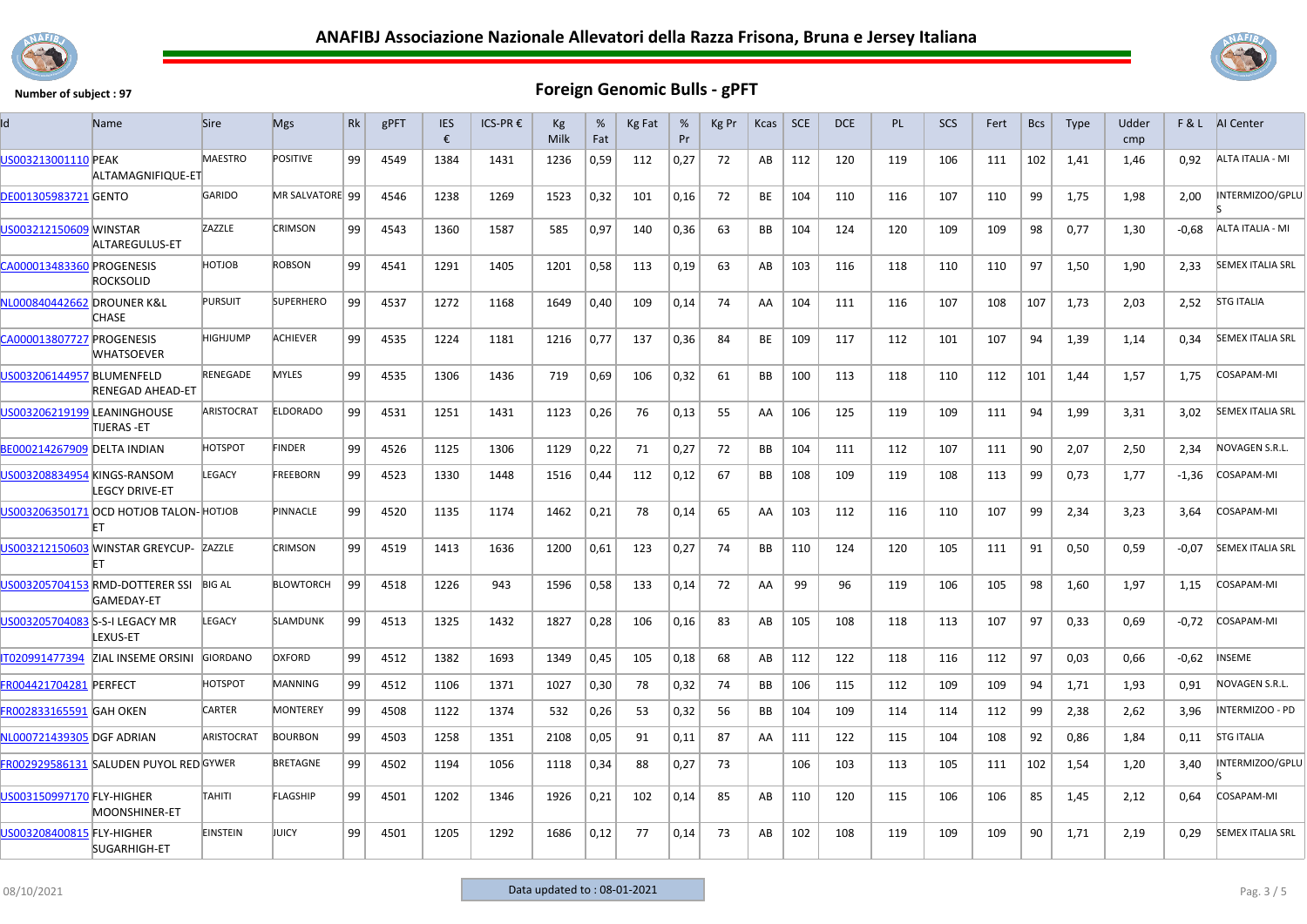



|                              | Name                                                         | <b>Sire</b>        | <b>Mgs</b>       | Rk | gPFT | <b>IES</b><br>€ | ICS-PR € | Kg<br>Milk | %<br>Fat | Kg Fat | %<br>Pr | Kg Pr | Kcas      | <b>SCE</b> | DCE | <b>PL</b> | SCS | Fert | <b>Bcs</b> | <b>Type</b> | Udder<br>cmp | F&L     | AI Center               |
|------------------------------|--------------------------------------------------------------|--------------------|------------------|----|------|-----------------|----------|------------|----------|--------|---------|-------|-----------|------------|-----|-----------|-----|------|------------|-------------|--------------|---------|-------------------------|
| US003200122690 COOKIECUTTER  | <b>HELIOGEN-ET</b>                                           | LEGACY             | REASON           | 99 | 4496 | 1374            | 1494     | 1676       | 0,23     | 98     | 0,10    | 71    | AB        | 105        | 113 | 121       | 113 | 109  | 105        | 0,71        | 1,25         | 0.55    | COSAPAM-MI              |
|                              | US003200824565 PEAK ALTAREVERSE-                             | LAWSON             | JEDI             | 99 | 4494 | 1282            | 1297     | 1590       | 0,23     | 90     | 0,26    | 86    | AB        | 107        | 115 | 115       | 102 | 111  | 98         | 1,13        | 0,79         | 1,07    | ALTA ITALIA - MI        |
|                              | US003142332550 PINE-TREE HURON                               | PROPHECY           | DELTA            | 99 | 4491 | 1163            | 1350     | 1730       | 0,04     | 71     | 0,24    | 88    | <b>BB</b> | 104        | 117 | 111       | 104 | 110  | 90         | 1,36        | 2,21         | 0.50    | <b>ABS ITALIA-CR</b>    |
|                              | US003205435891 PEAK QUINCEY-ET                               | <b>ROBERT</b>      | <b>DESOTO</b>    | 99 | 4489 | 1368            | 1546     | 931        | 0,17     | 55     | 0,30    | 68    | BB        | 108        | 113 | 118       | 107 | 116  | 103        | 0,71        | 1,00         | 2,49    | NOVAGEN S.R.L.          |
| US003147118734 GENOSOURCE    | CAPTAIN-ET                                                   | CHARL              | SABRE            | 99 | 4480 | 1349            | 1188     | 1826       | 0,53     | 131    | 0.15    | 78    | AA        | 108        | 109 | 119       | 104 | 108  | 93         | 0.72        | 1,01         | 0.88    | <b>TAG/DYNAMIC GEN</b>  |
| NL000630318564 SAN REMO -ET  |                                                              | SOUNDCLOUD GYMNAST |                  | 99 | 4480 | 1201            | 1254     | 1258       | 0,21     | 68     | 0,19    | 66    | AB        | 106        | 106 | 116       | 109 | 110  | 98         | 1,83        | 1,79         | 3,97    | INTERMIZOO/GPLU         |
| US003205436816 LEVEL-PLAIN   | LIFESAVER-ET                                                 | LAWSON             | <b>ACHIEVER</b>  | 99 | 4475 | 1389            | 1594     | 1387       | 0,40     | 100    | 0,21    | 73    | <b>BB</b> | 105        | 125 | 121       | 105 | 109  | 93         | 1,07        | 1,85         | 1,32    | NOVAGEN S.R.L.          |
|                              | US003209086217 SYNERGY RENEGADE RENEGADE<br><b>ZZ TOP-ET</b> |                    | ZIPIT-P          | 99 | 4472 | 1142            | 1393     | 1911       | 0,25     | 100    | 0,19    | 88    | <b>BB</b> | 107        | 119 | 108       | 107 | 108  | 92         | 1,19        | 1,51         | 1,07    | COSAPAM-MI              |
| US003151003682 LEANINGHOUSE  | TAOS-ET                                                      | <b>RENEGADE</b>    | JEDI             | 99 | 4472 | 1234            | 1400     | 1292       | 0,14     | 67     | 0,18    | 65    | <b>BB</b> | 104        | 115 | 116       | 106 | 114  | 104        | 1,57        | 2.66         | 2,02    | COSAPAM-MI              |
| CA000012948844 PROGENESIS    | POLAROID                                                     | <b>GUARANTEE</b>   | <b>RUBICON</b>   | 99 | 4465 | 1244            | 1279     | 871        | 0,48     | 92     | 0,24    | 56    | AA        | 103        | 113 | 116       | 110 | 114  | 104        | 0,99        | 1,63         | 1,24    | <b>SEMEX ITALIA SRL</b> |
| US003209481139 SANDY-VALLEY  | <b>HIPSTER-ET</b>                                            | <b>ACURA</b>       | TOPNOTCH         | 99 | 4465 | 1413            | 1350     | 1334       | 0,30     | 85     | 0,33    | 84    | BB        | 106        | 110 | 120       | 100 | 111  | 99         | 0,43        | 0,50         | 1,31    | <b>INTERMIZOO - PD</b>  |
| CA000012754607 WESTCOAST     | <b>BOULEVARD</b>                                             | <b>ROUTER</b>      | AFTERBURNER   99 |    | 4462 | 1159            | 1412     | 956        | 0,26     | 69     | 0,19    | 56    | AB        | 104        | 111 | 116       | 118 | 110  | 102        | 1,62        | 1,96         | 2,46    | <b>SEMEX ITALIA SRL</b> |
| IT020991496723               | <b>FRIGONI INSEME</b><br><b>PASOLINI</b>                     | PADAWAN            | <b>GYMNAST</b>   | 99 | 4462 | 1068            | 1244     | 1794       | $-0,22$  | 43     | 0,21    | 86    | AB        | 104        | 115 | 108       | 107 | 110  | 99         | 1,79        | 2,04         | 2,60    | INSEME/S.ITALY          |
| JS003204165532 DENOVO 16294  | <b>ARENA-ET</b>                                              | ACURA              | MEDLEY           | 99 | 4460 | 1502            | 1548     | 852        | 0,49     | 89     | 0,21    | 52    | AB        | 109        | 117 | 129       | 109 | 112  | 99         | 1,24        | 1,12         | 3,49    | <b>ABS ITALIA-CR</b>    |
|                              | US003205027131 MAPLEHURST CIRCA- CRIMSON                     |                    | GATEDANCER       | 99 | 4458 | 1265            | 1340     | 1469       | 0,44     | 110    | 0,17    | 70    | AB        | 108        | 117 | 118       | 105 | 110  | 94         | 0,99        | 1,50         | 0,46    | <b>ABS ITALIA-CR</b>    |
| US003148929351 SANDY-VALLEY  | SUPERCHARGE-ET                                               | LEGACY             | <b>RUBICON</b>   | 99 | 4456 | 1377            | 1399     | 2036       | 0,12     | 94     | 0,04    | 76    | <b>BE</b> | 103        | 113 | 121       | 104 | 112  | 96         | 0,55        | 1,67         | $-0,19$ | COSAPAM-MI              |
| US003211394853 SI-S-I EISAKU | PAYLOAD-ET                                                   | <b>EISAKU</b>      | <b>MATTERS</b>   | 99 | 4455 | 1197            | 1007     | 2426       | 0,20     | 116    | 0,16    | 100   | <b>BE</b> | 104        | 106 | 114       | 99  | 103  | 88         | 1,43        | 1,39         | 1,51    | COSAPAM-MI              |
|                              | US003209641634 PEAK ALTAGULLIVER- PURSUIT<br>FT              |                    | <b>FABULOUS</b>  | 99 | 4454 | 1352            | 1482     | 1770       | 0,50     | 127    | 0,18    | 83    | AB        | 109        | 123 | 121       | 112 | 101  | 95         | 1,35        | 0,98         | 0,91    | ALTA ITALIA - MI        |
| US003202768460 MIDAS-TOUCH   | IACKPOT-ET                                                   | <b>TROPIC</b>      | CASPER           | 99 | 4450 | 961             | 1012     | 1053       | 0,28     | 72     | 0,28    | 70    | AB        | 102        | 106 | 109       | 109 | 108  | 95         | 2,54        | 2,84         | 2,31    | <b>ABC GENETIX</b>      |
|                              | US003145627347 DE-SU 14673 APPEAL ACHIEVER<br><b>CD</b>      |                    | <b>DOZER</b>     | 99 | 4450 | 1270            | 1344     | 663        | 0,58     | 93     | 0,26    | 55    | <b>BB</b> | 107        | 109 | 118       | 108 | 113  | 99         | 0,99        | 2,35         | 1,04    | <b>ABS ITALIA-CR</b>    |